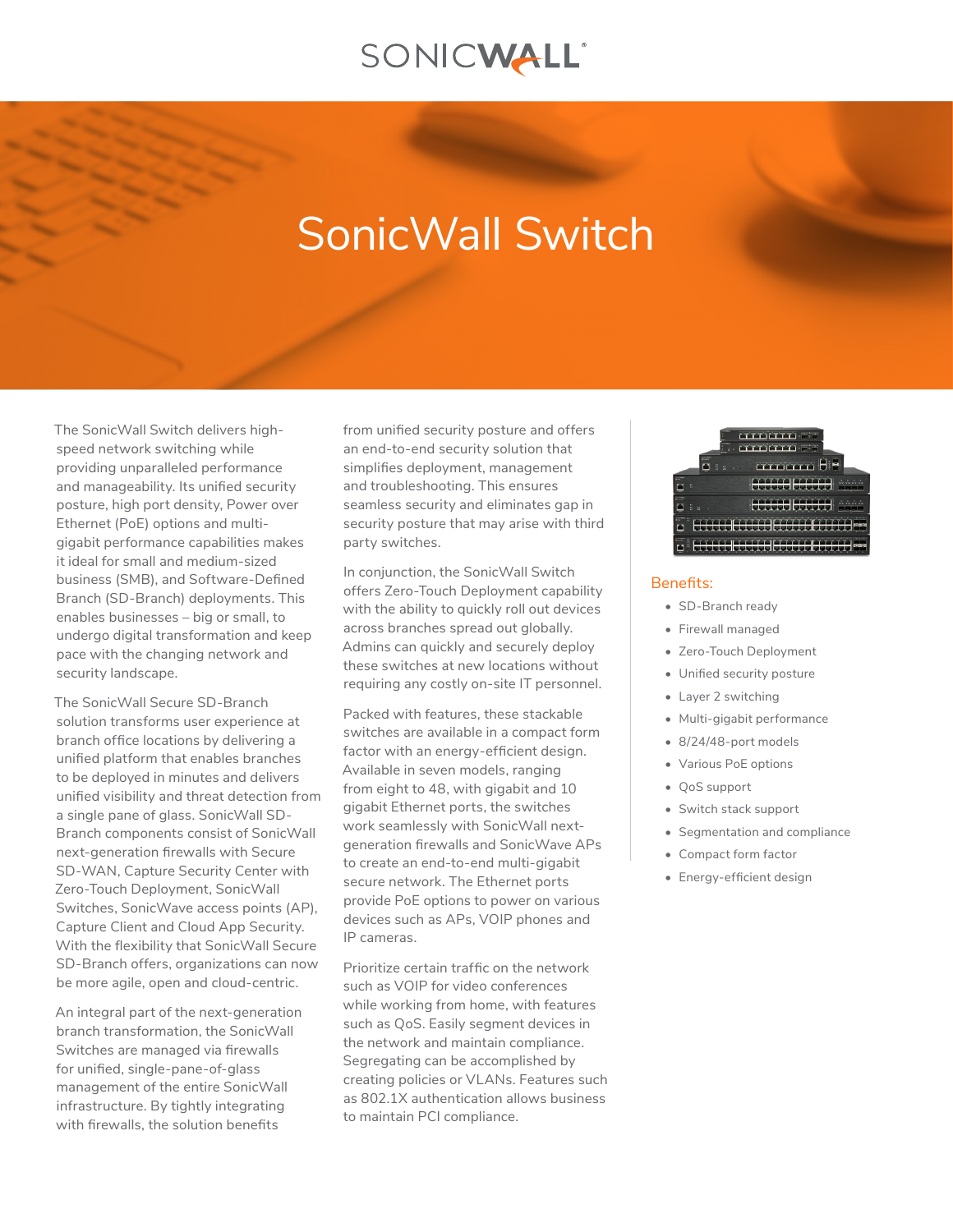# **Product Offering**

| <b>Model</b>   | <b>Number of Gigabit Ethernet Ports</b> | <b>Number of SFP/SFP+ Ports</b> | <b>PoE Version</b> |  |
|----------------|-----------------------------------------|---------------------------------|--------------------|--|
| <b>SWS12-8</b> | 8                                       | 2 SFP                           | Non-PoE            |  |
| SWS12-8POE     | 8                                       | 2 SFP                           | PoE                |  |
| SWS12-10FPOE   | 10                                      | 2 SFP                           | Full PoE           |  |
| SWS14-24       | 24                                      | $4$ SFP+                        | Non-PoE            |  |
| SWS14-24FPOE   | 24                                      | $4$ SFP+                        | Full PoE           |  |
| SWS14-48       | 48                                      | $4$ SFP+                        | Non-PoE            |  |
| SWS14-48FPOE   | 48                                      | $4$ SFP+                        | Full PoE           |  |
|                |                                         |                                 |                    |  |



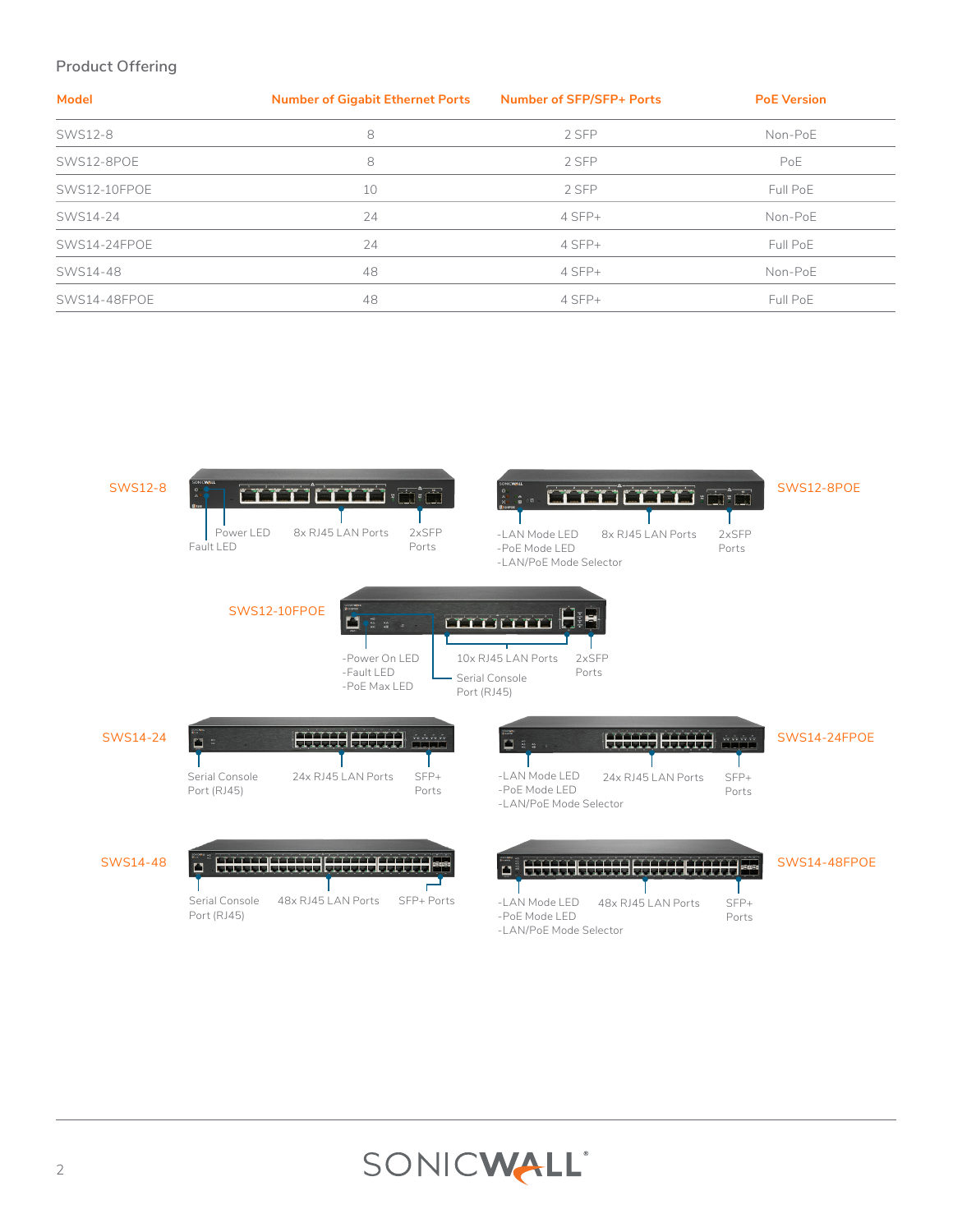# **Specifications**

| <b>Hardware</b>                              | <b>SWS12-8</b>                | <b>SWS12-8POE</b>        | <b>SWS12-10FPOE</b>                                                                                                                                                   | <b>SWS14-24</b>             | SWS14-24FPOE          | <b>SWS14-48</b>          | SWS14-48FPOE                |
|----------------------------------------------|-------------------------------|--------------------------|-----------------------------------------------------------------------------------------------------------------------------------------------------------------------|-----------------------------|-----------------------|--------------------------|-----------------------------|
| 1G Cu                                        | 8                             | 8                        | 10                                                                                                                                                                    | 24                          | 24                    | 48                       | 48                          |
| 1G SFP                                       | $\overline{2}$                | $\overline{2}$           | $\overline{2}$                                                                                                                                                        | $\sim$                      | ÷,                    | $\overline{\phantom{a}}$ | $\overline{\phantom{a}}$    |
| 10G SFP+                                     |                               |                          |                                                                                                                                                                       | $\overline{4}$              | 4                     | $\overline{4}$           | $\overline{4}$              |
| <b>Total Interfaces</b>                      | 10                            | 10                       | 12                                                                                                                                                                    | 28                          | 28                    | 52                       | 52                          |
| Memory (MB)                                  | 256                           | 256                      | 256                                                                                                                                                                   | 512                         | 512                   | 512                      | 512                         |
| Flash (MB)                                   | 32                            | 32                       | 32                                                                                                                                                                    | 128                         | 128                   | 128                      | 128                         |
| Packet Buf.                                  | 512K                          | 512K                     | 512K                                                                                                                                                                  | 1.5M                        | 1.5M                  | 2M                       | 2M                          |
| Mac Table                                    | 8K                            | <b>8K</b>                | <b>8K</b>                                                                                                                                                             | 32K                         | 32K                   | 32K                      | 32K                         |
| Switching (Gbps)                             | 20                            | 20                       | 24                                                                                                                                                                    | 128                         | 128                   | 176                      | 176                         |
| Fan                                          | $\overline{\phantom{a}}$      | $\overline{\phantom{a}}$ | $\mathbf{1}$                                                                                                                                                          | $\overline{\phantom{a}}$    | $\overline{2}$        | $\mathbf 1$              | $\mathbf{1}$                |
| PoE Standard                                 |                               | 802.3af                  | 802.3af/at                                                                                                                                                            | ä,                          | 802.3af/at            | $\sim$                   | 802.3af/at                  |
| PoE Power (Watts)                            | $\overline{\phantom{a}}$      | 55                       | 130                                                                                                                                                                   | $\sim$                      | 410                   | $\overline{\phantom{a}}$ | 740                         |
| Power Supply                                 | 24W Power<br>Adapter          | 65W Power<br>Adapter     | 180W Fixed                                                                                                                                                            | 25W Fixed                   | 480W Fixed            | 60W Fixed                | 900W Fixed                  |
| Power Source                                 | 12VDC Power<br>Adapter        | 54VDC Power<br>Adapter   | 100-240VAC<br>50-60Hz                                                                                                                                                 | 100-240VAC<br>50-60Hz       | 100-240VAC<br>50-60Hz | 100-240VAC<br>50-60Hz    | 100-240VAC<br>50-60Hz       |
| Power Consumption<br>(Average / Maximum)     | 5.7W                          | 73.3W                    | 152.8W                                                                                                                                                                | 36W                         | 500.4W                | 54W                      | 530W                        |
| Current                                      | 2.0A                          | 1.2A                     | 2.5A                                                                                                                                                                  | 0.7A                        | 7.0A                  | 1.5A                     | 12.0A                       |
| <b>Heat Dissipation</b>                      | 19.4                          | 249.5                    | 521.1                                                                                                                                                                 | 122.8                       | 1706.4                | 184.2                    | 1807.3                      |
| Min Power Cord<br>Amperage*                  | 10 Amp                        | 10 Amp                   | 10 Amp                                                                                                                                                                | 10 Amp                      | 10 Amp                | 10 Amp                   | 12 Amp                      |
| Operating<br>Temperature                     | $0 - 40^{\circ}$ C            | $0 - 40^{\circ}$ C       | $0 - 40^{\circ}$ C                                                                                                                                                    | $0 - 40^{\circ}$ C          | $0 - 40^{\circ}$ C    | $0 - 40^{\circ}$ C       | $0 - 40^{\circ}$ C          |
| Storage<br>Temperature                       | $-40 - 70^{\circ}$ C          | $-40 - 70^{\circ}$ C     | $-40 - 70^{\circ}$ C                                                                                                                                                  | $-40 - 70^{\circ}$ C        | $-40 - 70^{\circ}$ C  | $-40 - 70^{\circ}$ C     | $-40 - 70^{\circ}$ C        |
| Humidity                                     | 10-95% R.H                    | 10-95% R.H               | 10-95% R.H                                                                                                                                                            | 10-95% R.H                  | 10-95% R.H            | 10-95% R.H               | 10-95% R.H                  |
| <b>Dimensions</b><br>$(W \times H \times D)$ | $240 \times 105$<br>$x 27$ mm | 240 x 105<br>$x 27$ mm   | 330 x 230<br>$\times$ 44 mm                                                                                                                                           | 440 x 200<br>$\times$ 44 mm | 440 x 260<br>x 44 mm  | 440 x 260<br>x 44 mm     | 440 x 310<br>$\times$ 44 mm |
| Weight                                       | 0.62 Kg                       | 0.64 Kg                  | $2.5$ Kg                                                                                                                                                              | 1.8 Kg                      | 3.9 Kg                | 3.2 Kg                   | 4.8 Kg                      |
| RJ-45 Serial<br>Console Port                 |                               |                          |                                                                                                                                                                       | $\mathbf{1}$                | $\mathbf{1}$          | $\mathbf{1}$             | $\mathbf 1$                 |
| Form Factor                                  | Desktop                       | Desktop                  | Desktop                                                                                                                                                               | 1U                          | 1U                    | 1U                       | 1U                          |
| MTBF@25°C<br>in Hours                        | 1,387,712                     | 548.553                  | 180,837                                                                                                                                                               | 1,273,866                   | 157,763               | 222,974                  | 100,645                     |
| MTBF@25°C<br>in Years                        | 158                           | 62                       | 20                                                                                                                                                                    | 145                         | 18                    | 25                       | 11                          |
| Power Consumption<br>(Average / Maximum)     | 5.7W                          | 73.3W                    | 152.8W                                                                                                                                                                | 36W                         | 500.4W                | 54W                      | 530W                        |
| Switching Capacity<br>(Duplex) in Gbps       | 20                            | 20                       | 24                                                                                                                                                                    | 128                         | 128                   | 176                      | 176                         |
| <b>VLANs</b>                                 | 4096                          | 4096                     | 4096                                                                                                                                                                  | 4096                        | 4096                  | 4096                     | 4096                        |
| Regulatory Model                             | APL51-0E1                     | APL52-0E2                | 1RK43-0E3                                                                                                                                                             | 1RK44-0E4                   | 1RK45-0E5             | 1RK46-0E6                | 1RK47-0E7                   |
| Regulatory<br>Approvals                      |                               |                          | FCC Class A, ICES Class A, CE (EMC Class A, LVD, RoHS), C-Tick, VCCI Class A, UL cUL, TUV/<br>GS, CB, Mexico UL DGN notification, WEEE, REACH, BSMI, KCC/MSIP, ANATEL |                             |                       |                          |                             |

\* Please check with your local sales team or resellers to ensure you use the right power cord

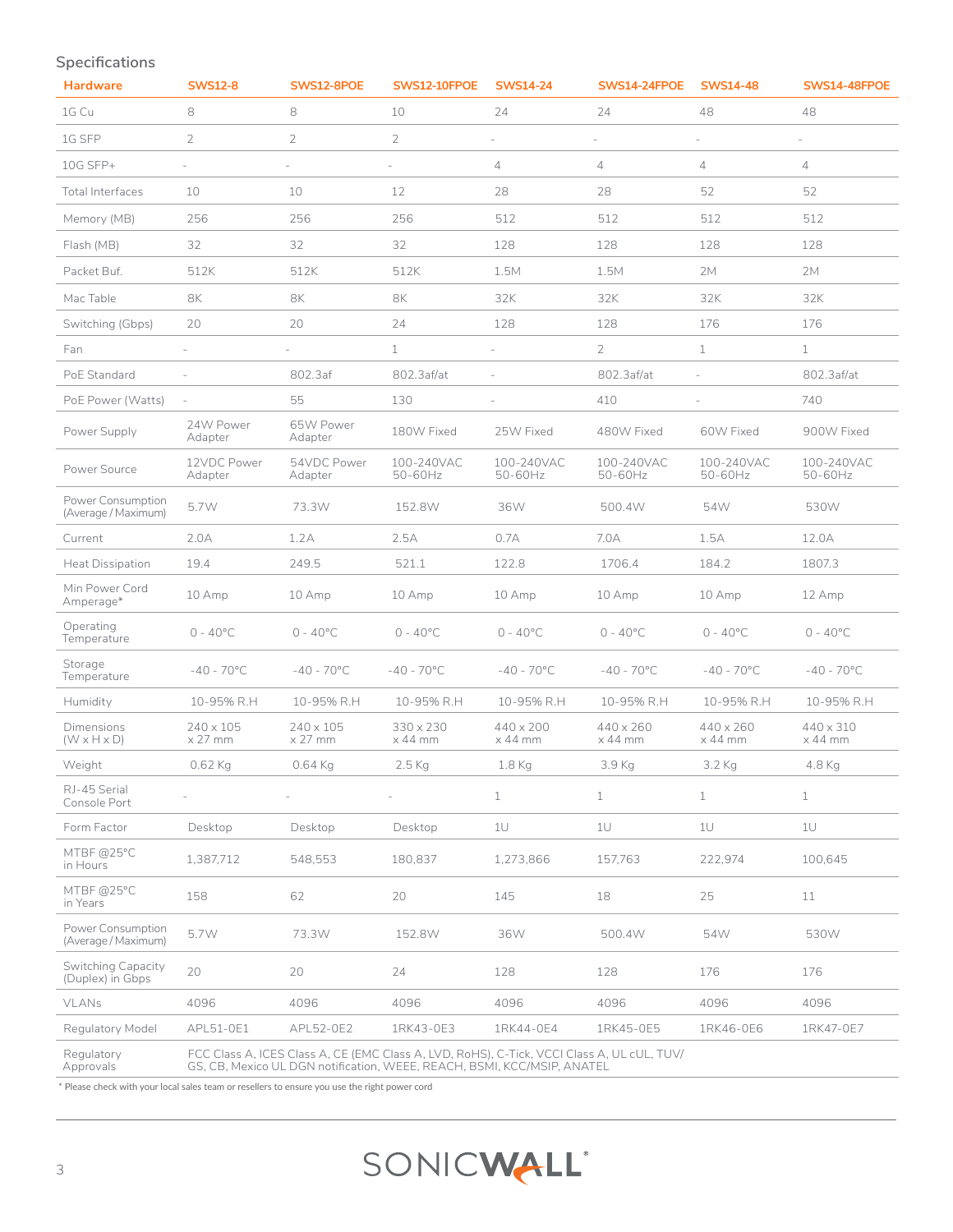# **Switch Series Features - Across All Models**

#### **Management and Configuration**

- Switch Auto-Discovery
- Daisy chaining
- Software Upgrade of Switches (From Firewall)
- Centralized VLAN Configuration
- Static/Dynamic LAG
- STP
- LLDP/MED
- IGMP Snooping
- Static Routing

#### **Security and Visibility**

- 802.1x Authentication
- Syslog Collection
- DHCP Snooping
- Device Detection (In Firewall)
- IP/MAC ACL

#### **Firewall Features Enforced on Management Firewall**

- Firewall
- IPS, AV, Application Control, Botnet

#### **Layer 2**

- Jumbo Frames
- Auto-negotiation for Port Speed and Duplex
- MDI/MDIX Auto-crossover
- MAC Bridging/STP
- Rapid Spanning Tree Protocol (RSTP)
- Multiple Spanning Tree Protocol (MSTP)
- STP Root Guard
- STP BPDU Guard
- Edge Port / Port Fast
- VLAN Tagging
- Guest VLAN and Voice VLAN
- Link Aggregation with LACP
- Unicast/Multicast traffic balance over trunking port
- Spanning Tree Instances (MSTP/CST)
- Flow Control and Back-pressure
- 10Base-T
- 100Base-TX
- 1000Base-SX/LX
- 1000Base-T
- Gigabit Ethernet support
- 10 Gigabit Ethernet (available on 24 and 48 port models only)
- CSMA/CD Access Method and Physical Layer Specifications
- Storm Control
- MAC, IP, Ethertype-based VLANs
- Port Mirroring
- Static Routing
- DHCP Relay
- IGMP Snooping

## **Security and Visibility**

- ACL
- Port Mirroring
- Admin Authentication Via RFC 2865 RADIUS
- IEEE 802.1x authentication Port-based
- IEEE 802.1x Authentication MAC-based
- IEEE 802.1x Guest and Fallback VLAN
- IEEE 802.1ab Link Layer Discovery Protocol (LLDP)
- IEEE 802.1ab LLDP-MED
- DHCP-Snooping

#### **Quality of Service**

- IEEE 802.1p Based Priority Queuing
- IP TOS/DSCP Based Priority Queuing

#### **Management**

- IPv4 Management
- SSH
- HTTPS
- $\bullet$  SNMP v1/v2c/v3
- Firewall Management, Standard CLI and Web GUI Interface
- Software download/upload: TFTP/Firewall/GUI
- Managed through Capture Security Center

#### **Management**

- RFC 2571 Architecture for Describing SNMP
- DHCP Client
- RADIUS
- Ethernet-like Interface MIB
- MIB-II
- IP Forwarding Table MIB
- SNMP Message Processing and Dispatching
- SNMP MIB II
- SNMPv1/v2c